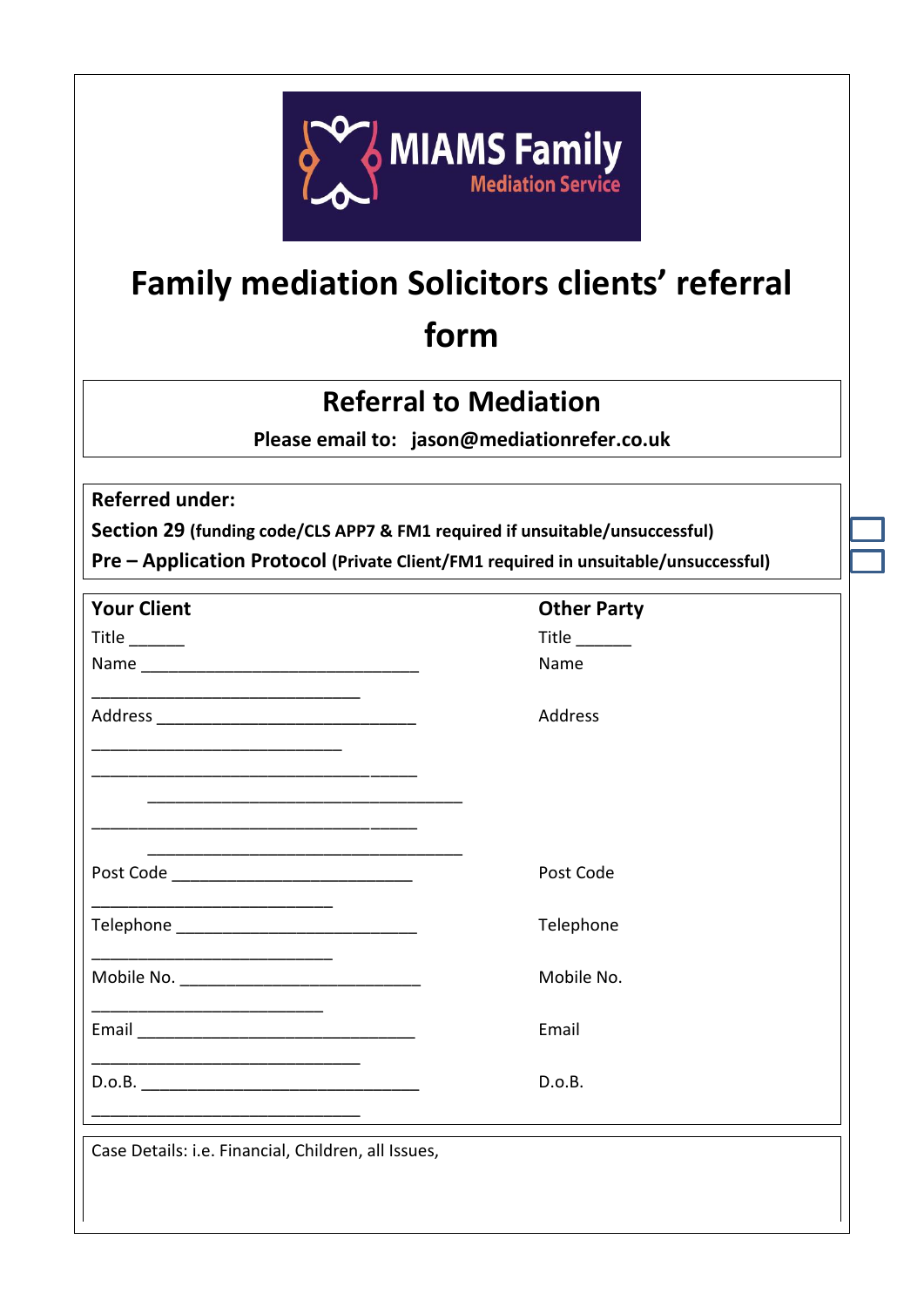|                                     |                                                             | If either party has any disability requirement please let us know. Not all offices have wheelchair |                 |
|-------------------------------------|-------------------------------------------------------------|----------------------------------------------------------------------------------------------------|-----------------|
|                                     | access.                                                     |                                                                                                    |                 |
|                                     | All our documents and letters are available in large print. |                                                                                                    |                 |
|                                     | Would the client benefit from receiving information         | Would the client benefit from receiving information                                                |                 |
| in another language?                |                                                             | in another language?                                                                               |                 |
| Interpreter required?               |                                                             | Interpreter required?                                                                              |                 |
| <b>Referrer's Solicitor</b>         |                                                             | <b>Other Party's Solicitor</b>                                                                     |                 |
| Name:                               |                                                             | Name:                                                                                              |                 |
| Firm:                               |                                                             | Firm:                                                                                              |                 |
| DX:                                 |                                                             | DX:                                                                                                |                 |
|                                     |                                                             |                                                                                                    |                 |
|                                     |                                                             |                                                                                                    |                 |
| Telephone No:                       |                                                             | Telephone No:                                                                                      |                 |
|                                     | Is Other Party Aware of Referral? No/Yes                    | Is Other Party Aware of Referral? No/Yes                                                           |                 |
|                                     |                                                             | Has CAFCASS or any other relevant agency been involved either now or previously                    | No/Yes          |
|                                     |                                                             | Recent or Current Court Proceedings, please give details of court and next hearings:               |                 |
|                                     |                                                             |                                                                                                    |                 |
|                                     | <b>Child Referral Form</b>                                  |                                                                                                    |                 |
|                                     |                                                             | Please attach this as an addition to our main referral form                                        |                 |
|                                     |                                                             |                                                                                                    |                 |
|                                     | All information will be treated in the strictest confidence |                                                                                                    |                 |
| Referrers                           | Name:                                                       |                                                                                                    |                 |
|                                     | Address:                                                    |                                                                                                    |                 |
|                                     | Telephone No:                                               |                                                                                                    |                 |
|                                     |                                                             |                                                                                                    |                 |
| Adult with whom                     | Name:                                                       |                                                                                                    |                 |
| child(ren) reside                   | Relationship to Child(ren):                                 |                                                                                                    |                 |
| (Address if different)<br>Address:  |                                                             |                                                                                                    |                 |
|                                     |                                                             |                                                                                                    |                 |
|                                     |                                                             |                                                                                                    |                 |
|                                     |                                                             |                                                                                                    |                 |
|                                     | Telephone No:                                               |                                                                                                    |                 |
|                                     |                                                             |                                                                                                    |                 |
| Name(s) of Child(ren):              |                                                             | Date of birth                                                                                      | <b>Boy/Girl</b> |
|                                     |                                                             |                                                                                                    |                 |
|                                     |                                                             |                                                                                                    |                 |
|                                     |                                                             |                                                                                                    |                 |
|                                     |                                                             |                                                                                                    |                 |
| Who has parental responsibility? ** |                                                             |                                                                                                    |                 |
|                                     |                                                             |                                                                                                    |                 |
|                                     |                                                             |                                                                                                    |                 |

 $\mathbf l$ 

 $\mathbf{L}$